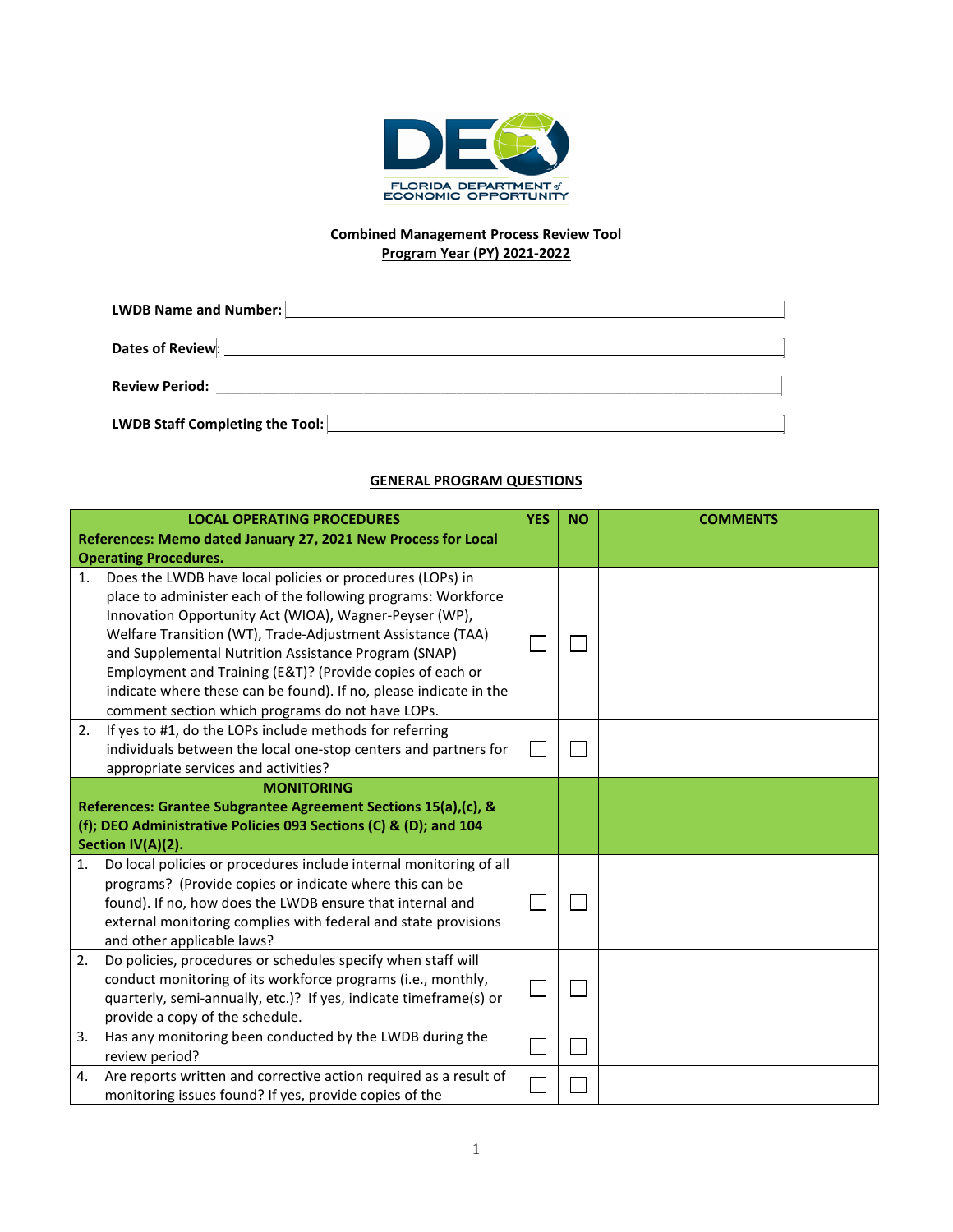|    | monitoring reports and CAPs. If no, how are staff informed of<br>the monitoring results?                                                                                                                                                                                                                           |  |                 |
|----|--------------------------------------------------------------------------------------------------------------------------------------------------------------------------------------------------------------------------------------------------------------------------------------------------------------------|--|-----------------|
|    | <b>LOCAL DEO MERIT STAFFING STRUCTURE</b><br>References: Grantee-Subgrantee Agreement: Sections 6(a) and<br>13(a).                                                                                                                                                                                                 |  | <b>COMMENTS</b> |
| 1. | Are any services being performed by DEO staff? If so, what<br>programs and services are they performing?                                                                                                                                                                                                           |  |                 |
| 2. | Is a staffing structure chart maintained for each career center<br>site where DEO staff are located? Please provide copy or<br>indicate where it is located.                                                                                                                                                       |  |                 |
| 3. | Does the LWDB provide a copy of the staffing structure in an<br>organizational chart to DEO Human Resources annually by July<br>1 or within 30 days upon changes to the organization structure?<br>If yes, has a staffing chart been submitted for the current year?<br>Please submit a copy of the documentation. |  |                 |
| 4. | Has the LWDB appointed a local personnel liaison for<br>coordinating personnel-related activities for DEO staff? If yes,<br>provide the name of the contact liaison and indicate whether<br>(s)he is a DEO employee.                                                                                               |  |                 |
| 5. | Has the LWDB adopted an employee ethics code and appointed<br>or named a Chief Ethics Officer to carry out the provisions of<br>Chapter 112, Florida Statutes? If yes, please provide the name<br>of the Chief Ethics Officer and a copy of the ethics code<br>documentation.                                      |  |                 |

# **WELFARE TRANSITION (WT)**

| <b>SCHEDULING INITIAL APPOINTMENTS</b><br><b>References: Florida's Work Verification Plan.</b>                                                                                                                                                                                                                   | <b>YES</b> | <b>NO</b> | <b>COMMENTS</b> |
|------------------------------------------------------------------------------------------------------------------------------------------------------------------------------------------------------------------------------------------------------------------------------------------------------------------|------------|-----------|-----------------|
| If assigned to job search or job readiness assistance activities,<br>1.<br>what is the method used by the LWDB to certify that at least 10<br>percent of the participant hours are completed? If there are<br>any LOPs explaining the method used, please provide a copy or<br>indicate where this can be found. |            |           |                 |
| <b>CLOSING CASES IN THE ONE-STOP SERVICE TRACKING (OSST)</b><br><b>SYSTEM</b><br>References: 45 CFR 261.10, 12-14; Sections 414.065 F.S., Rule 65A-<br>4.205, F.A.C.; and DEO FG 03-037.                                                                                                                         | <b>YES</b> | <b>NO</b> | <b>COMMENTS</b> |
| If a closed case is reopened to lift a sanction after participants<br>1.<br>complete their required task(s), when is the case closed out in<br>the OSST system? If there are any LOPs explaining this process,<br>please provide a copy or indicate where this can be found.                                     |            |           |                 |

## **SUPPLEMENTAL NUTRITION ASSISTANCE PROGRAM (SNAP) EMPLOYMENT & TRAINING**

| <b>SCHEDULING INITIAL APPOINTMENTS</b><br>References: Memo dated January 5, 2017; State Plan. | <b>YES</b> | <b>NO</b> | <b>COMMENTS</b> |
|-----------------------------------------------------------------------------------------------|------------|-----------|-----------------|
| Does the LWDB manually schedule initial appointments (code<br>590)?                           |            |           |                 |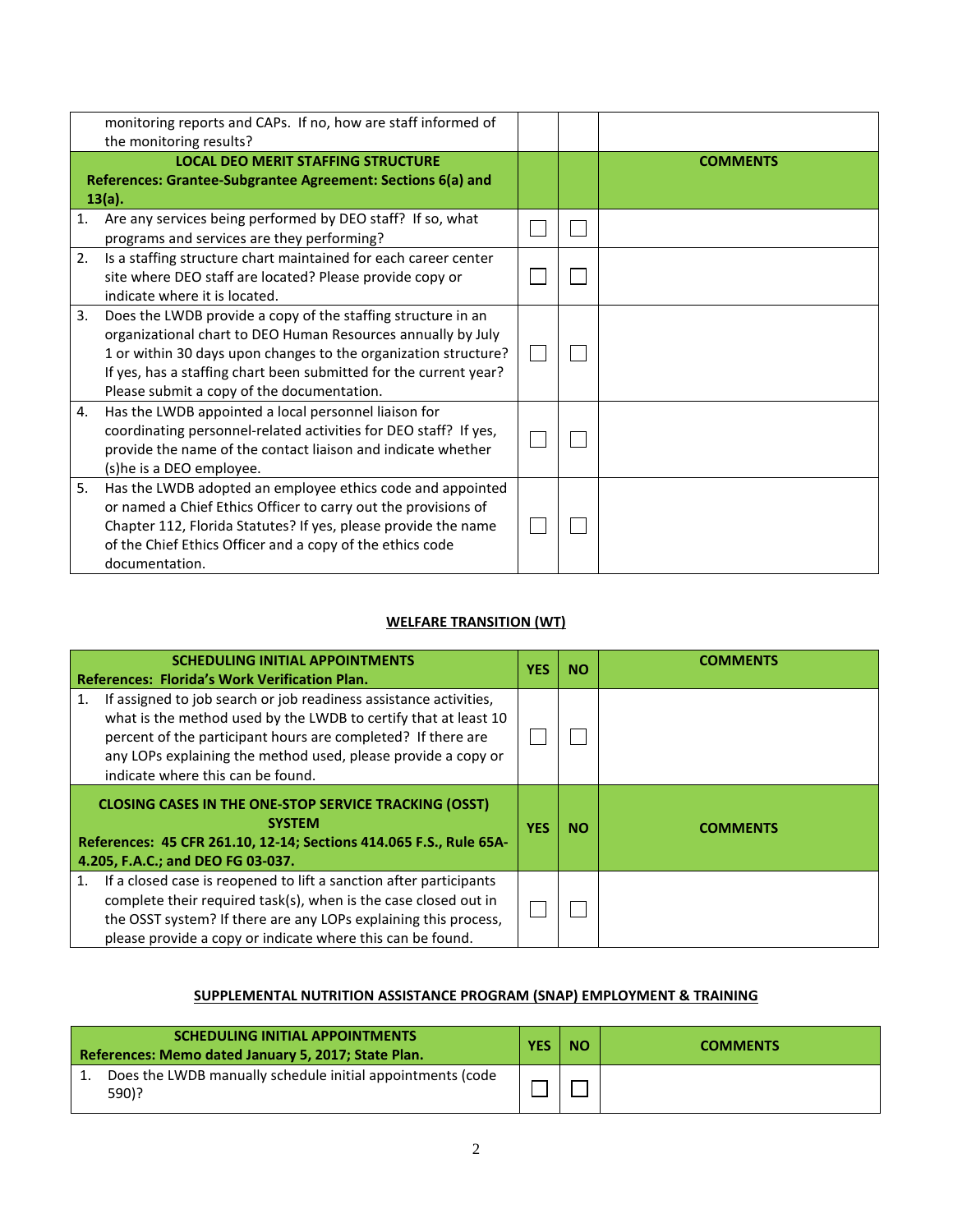| <b>SANCTIONS</b><br>References: State Plan; 7 CFR 273.7(i) and 7 CFR 273.7(b).                                                                                                                                                                                         | 1ES | <b>NO</b> |  |
|------------------------------------------------------------------------------------------------------------------------------------------------------------------------------------------------------------------------------------------------------------------------|-----|-----------|--|
| Are there policies or procedures in place to ensure that<br>participants are not engaged in an activity while serving a<br>sanction? If yes, indicate where to locate policy. If no, please<br>explain the process in the comment section.                             |     |           |  |
| Are there policies and procedures in place to ensure an activity<br>is assigned by the case manager and completed by the<br>participant prior to a sanction lift? If yes, indicate where to<br>locate policy. If no, please explain the process in comment<br>section. |     |           |  |

#### **WORKFORCE INNOVATION AND OPPORTUNITY ACT (WIOA)**

|    | <b>WIOA ADULT PROGRAM</b><br><b>References: Administrative Policy Number 105.</b>                                                   | <b>YES</b> | <b>NO</b> | <b>COMMENTS</b> |
|----|-------------------------------------------------------------------------------------------------------------------------------------|------------|-----------|-----------------|
| 1. | Are there any policies and procedures in place to address                                                                           |            |           |                 |
|    | Priority of Service for WIOA adult participants? If yes, please                                                                     |            |           |                 |
|    | provide a copy or indicate where this can be found.                                                                                 |            |           |                 |
|    | <b>WIOA YOUTH PROGRAM</b>                                                                                                           | <b>YES</b> | <b>NO</b> | <b>COMMENTS</b> |
|    | References: 20 CFR 681.420, 460-470, and 20 CFR 600.                                                                                |            |           |                 |
| 1. | Are all 14 program elements made available to youth<br>participants? If yes, please provide a list of providers                     |            |           |                 |
|    | identified that covers each of the 14 program elements, as                                                                          |            |           |                 |
|    | well as the LWDBs local policy/ MOU or contracts that                                                                               |            |           |                 |
|    | demonstrate the availability of each program element.                                                                               |            |           |                 |
| 2. | Has the LWDB established a process to ensure parents, youth                                                                         |            |           |                 |
|    | participants, and other members of the community with                                                                               |            |           |                 |
|    | experience relating to youth programs are involved in both the                                                                      |            |           |                 |
|    | design and implementation of the youth program? If yes,                                                                             |            |           |                 |
|    | please provide a copy of the established process/procedure.                                                                         |            |           |                 |
| 3. | Does the work experience activity provided to youth                                                                                 |            |           |                 |
|    | participants include the required academic and occupational                                                                         |            |           |                 |
|    | education components? If yes, please provide a copy of the                                                                          |            |           |                 |
|    | work experience program design.                                                                                                     |            |           |                 |
|    | <b>WIOA YOUTH CAREER PATHWAY</b>                                                                                                    | <b>YES</b> | <b>NO</b> | <b>COMMENTS</b> |
| 1. | References: 20 CFR 681.420 (a)(2); WIOA Sections 116 (b)(2)(A)(ii).<br>Is there a process/procedure in place to ensure disconnected |            |           |                 |
|    | youth are provided career pathways to access educational and                                                                        |            |           |                 |
|    | occupational opportunities which enhance their long-term                                                                            |            |           |                 |
|    | career goals? If yes, please provide a copy of the                                                                                  |            |           |                 |
|    | plan/process. If no, please explain how this is done in the                                                                         |            |           |                 |
|    | comment section.                                                                                                                    |            |           |                 |
| 2. | Do career pathways established provide a combination of                                                                             |            |           |                 |
|    | rigorous and high-quality education, training, and other                                                                            |            |           |                 |
|    | services in a manner that accelerates the educational and                                                                           |            |           |                 |
|    | career advancement of the participant? Please explain in                                                                            |            |           |                 |
|    | comment section or provide supporting documentation.                                                                                |            |           |                 |
|    | <b>WIOA YOUTH COMMITTEE</b>                                                                                                         | <b>YES</b> | <b>NO</b> | <b>COMMENTS</b> |
|    | References: 20 CFR 681.100-120.                                                                                                     |            |           |                 |
| 1. | Has the LWDB established a standing youth committee? If yes,                                                                        |            |           |                 |
|    | are there any policies or procedures related to the youth                                                                           |            |           |                 |
|    | committee's makeup and responsibilities as described in the                                                                         |            |           |                 |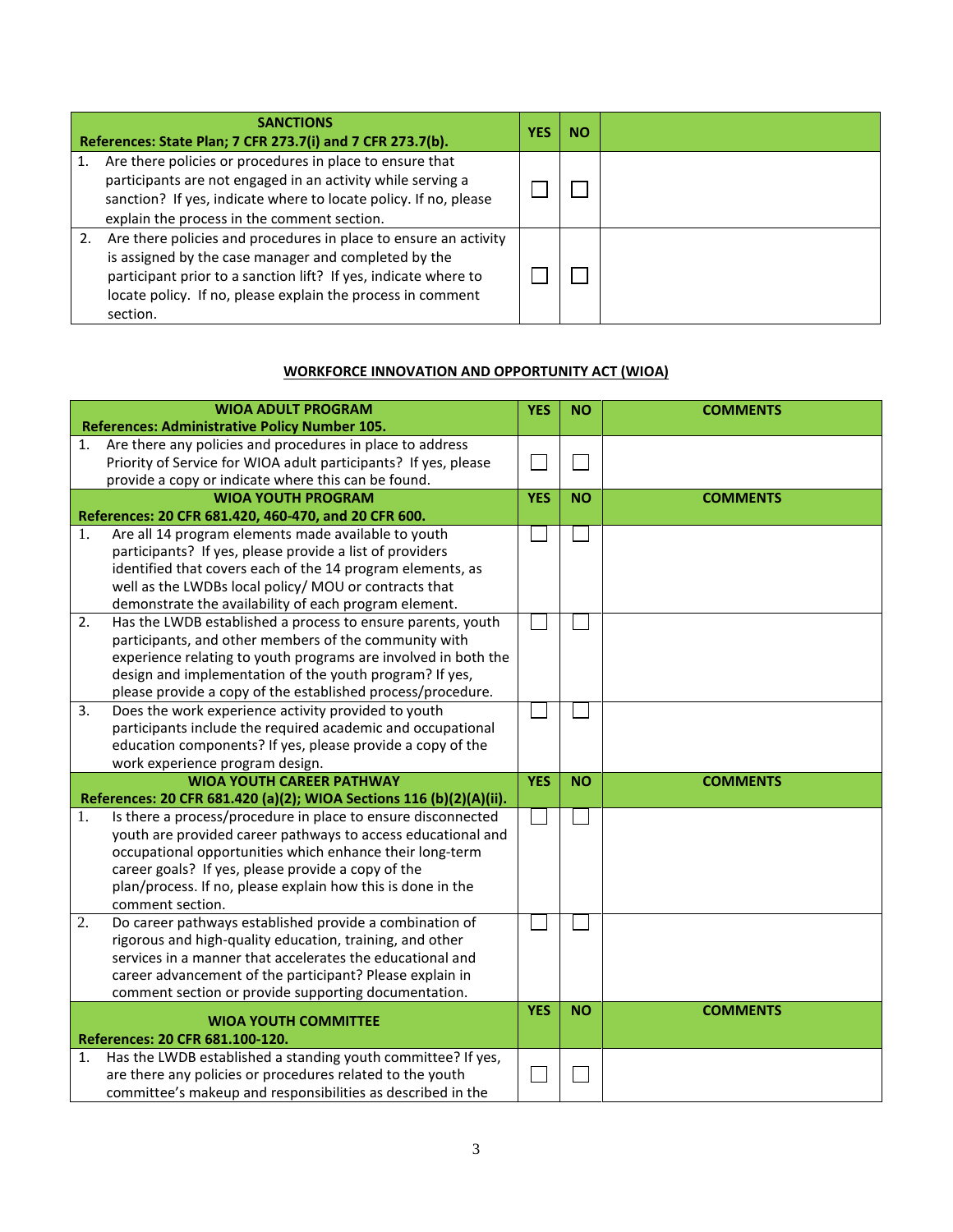|    | local plan? If yes, please provide copy or indicate where this<br>can be found.                                                                |  |  |
|----|------------------------------------------------------------------------------------------------------------------------------------------------|--|--|
| 2. | If a standing youth committee has been established, is a local<br>board member the chairperson of the committee?                               |  |  |
| 3. | If no youth committee is in place, how does the LWDB<br>administer and oversee the local youth programs? Please<br>explain in comment section. |  |  |

## **TRADE-ADJUSTMENT ASSISTANCE (TAA)**

|    | <b>LOCAL OPERATING PRACTICES</b><br>References: Trade Act 2002, TAARA 2015 & Administrative Policy<br>No. 114, TEGLs 22-08, 10-11, 7-13 TEGL 11-02, 05-15, 20 CFR<br>682.300 - 682.370, DEO Memo Rapid Response Requirement<br>Dated 02/14/20, PIRL and TAPR, USDOL TAA Data Integrity<br>Requirement, 20 CFR 618.325, 20 CFR 617.30, 20 CFR 618.400-460,<br>FG-039, DEO Memo State Definition of Commuting Area Dated<br>02/19/19, Trade Act 2002, Employ Florida Changes Memo dated<br>3/4/2019, 20 CFR 618.890, Administrative Policy No. 107 and 108. | <b>YES</b> | <b>NO</b> | <b>COMMENTS</b> |
|----|-----------------------------------------------------------------------------------------------------------------------------------------------------------------------------------------------------------------------------------------------------------------------------------------------------------------------------------------------------------------------------------------------------------------------------------------------------------------------------------------------------------------------------------------------------------|------------|-----------|-----------------|
| 1. | Briefly describe the coordination of services between Rapid<br>Response and TAA when a dislocation is trade-related. Does<br>the coordination of services include the process for trade-<br>affected workers to receive rapid response assistance and the<br>opportunity to participate in a TAA Information Session?                                                                                                                                                                                                                                     |            |           |                 |
| 2. | Is the TAA Coordinator a merit staff employee? If no, please<br>explain.                                                                                                                                                                                                                                                                                                                                                                                                                                                                                  |            |           |                 |
| 3. | Is there a policy or practice on co-enrolling TAA participants in<br>WP and/or WIOA when appropriate? If so, please describe the<br>process.                                                                                                                                                                                                                                                                                                                                                                                                              |            |           |                 |
| 4. | Does the LWDB utilize Job Search and/or Relocation Allowances<br>for eligible individuals? If yes, is there a policy in place to<br>support this?                                                                                                                                                                                                                                                                                                                                                                                                         |            |           |                 |
| 5. | What is the approval process for individuals needing remedial,<br>English as a second language and/or prerequisite training?                                                                                                                                                                                                                                                                                                                                                                                                                              |            |           |                 |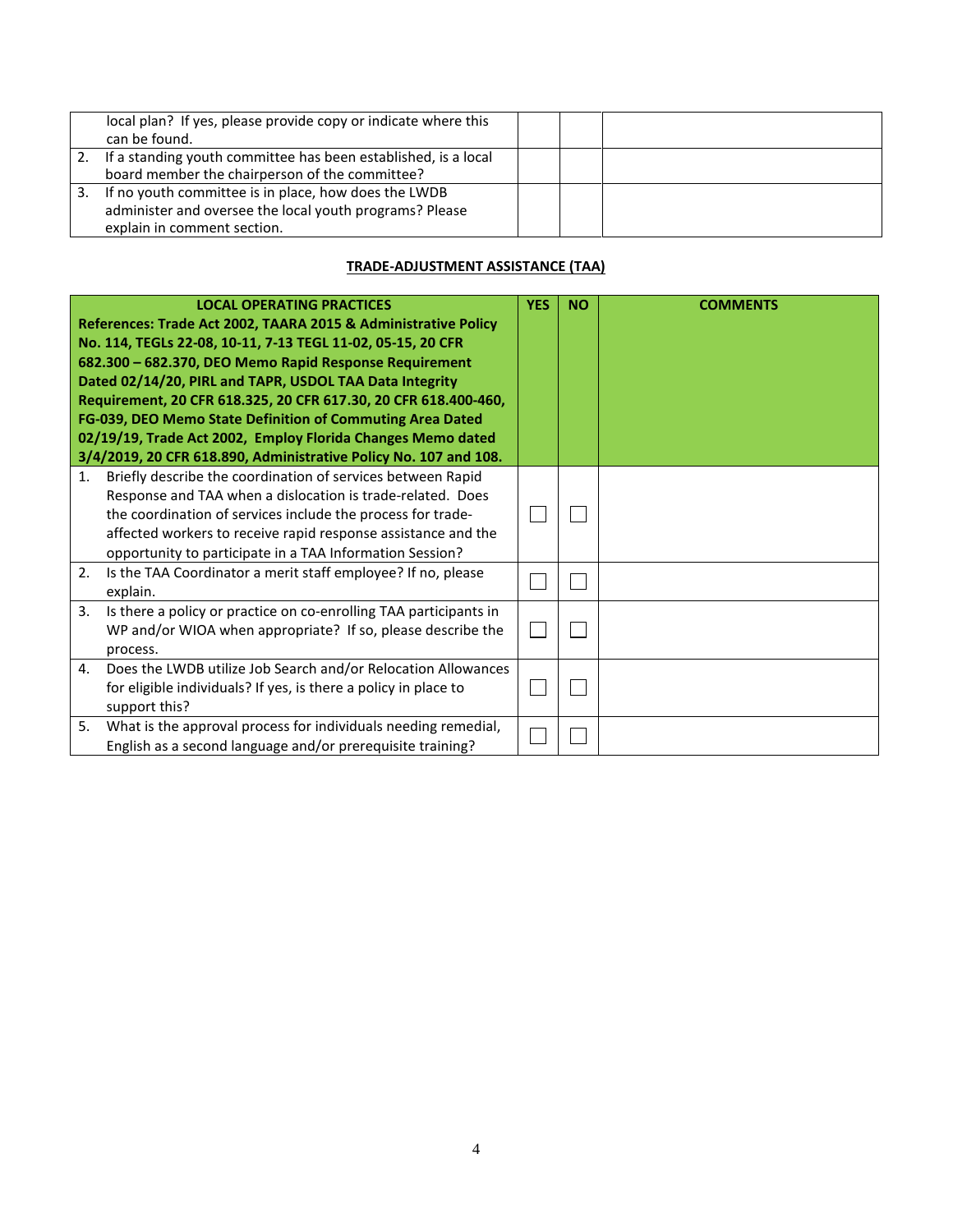## **WAGNER-PEYSER (WP)**

|    | PRIORITY REEMPLOYMENT PLANNING (PREP) PROGRAM                                                                                                                                                                                                                                | <b>YES</b> | <b>NO</b> | <b>COMMENTS</b> |
|----|------------------------------------------------------------------------------------------------------------------------------------------------------------------------------------------------------------------------------------------------------------------------------|------------|-----------|-----------------|
|    | References: UIPL 8-20 & 13-21; FL Administrative Rule 73B-11.028.                                                                                                                                                                                                            |            |           |                 |
| 1. | Does the LWDB provide PREP services?                                                                                                                                                                                                                                         |            |           |                 |
| 2. | If yes to #1, does each participant receive an orientation?                                                                                                                                                                                                                  |            |           |                 |
| 3. | If yes to #2, does the orientation contain the required WP and<br>RA information? (Please provide a copy of the LWDB<br>orientation presentation or indicate where this can be found).                                                                                       |            |           |                 |
| 4. | Does each participant receive an assessment? If no, please<br>explain in comment section.                                                                                                                                                                                    |            |           |                 |
|    | REEMPLOYMENT SERVICES AND ELIGIBILITY ASSESSMENT (RESEA)                                                                                                                                                                                                                     | <b>YES</b> | <b>NO</b> | <b>COMMENTS</b> |
|    | References: UIPL 8-20 & 13-21; CSF Admin Policy 068 (RESEA).                                                                                                                                                                                                                 |            |           |                 |
| 1. | Does the LWDB provide RESEA services?                                                                                                                                                                                                                                        |            |           |                 |
| 2. | Does the orientation provided to RESEA participants include all<br>RESEA requirements? Please provide a copy of the orientation<br>package or indicate where this can be found.                                                                                              |            |           |                 |
| 3. | Is the RESEA program conducted by RESEA grant paid staff as<br>designated in the LWDB's RESEA budget? If not, please explain.                                                                                                                                                |            |           |                 |
|    | <b>JOB SEEKER ENGAGEMENT, PARTICIPATION, AND EXITS</b>                                                                                                                                                                                                                       | <b>YES</b> | <b>NO</b> | <b>COMMENTS</b> |
|    | References: DEO Administrative Policy 115 and Employ Florida                                                                                                                                                                                                                 |            |           |                 |
|    | <b>Code Guide.</b>                                                                                                                                                                                                                                                           |            |           |                 |
| 1. | Does the LWDB have written policies and procedures in place<br>for determining a job seeker's continued participation in the<br>WP program? If yes, please provide a copy. If no, how are job<br>seeker case closures determined and conducted?                              |            |           |                 |
| 2. | Does the LWDB have written policies and procedures in place<br>for identification of job seeker services considered information<br>-only? If yes, please provide a copy. If no, please describe how<br>locally a service is determined to be an information only<br>service. |            |           |                 |

## **LOCAL IMPLEMENTATION OF SECTOR STRATEGIES**

|    | <b>SECTOR STRATEGIES</b><br>References: Code of Federal Regulations (CFR) Title 20 CFR<br>678.435 and Local Plan.                                                                                                                                                                                                                                                  | <b>YES</b> | <b>NO</b> | COMMENTS |
|----|--------------------------------------------------------------------------------------------------------------------------------------------------------------------------------------------------------------------------------------------------------------------------------------------------------------------------------------------------------------------|------------|-----------|----------|
| 1. | Are there policies and procedures in place to address the<br>LWDB's local sector strategy? If yes, provide copy of policies<br>and/or procedures.                                                                                                                                                                                                                  |            |           |          |
| 2. | What is your designated targeted sector?                                                                                                                                                                                                                                                                                                                           |            |           |          |
| 3. | Does the LWDB have documentation reflecting the number of<br>individuals trained in the designated targeted sector? If yes,<br>provide current number of participants trained in the<br>designated targeted sector. If no, provide a plan of action<br>describing how the LWDB will capture the number of<br>individuals served in the designated targeted sector. |            |           |          |